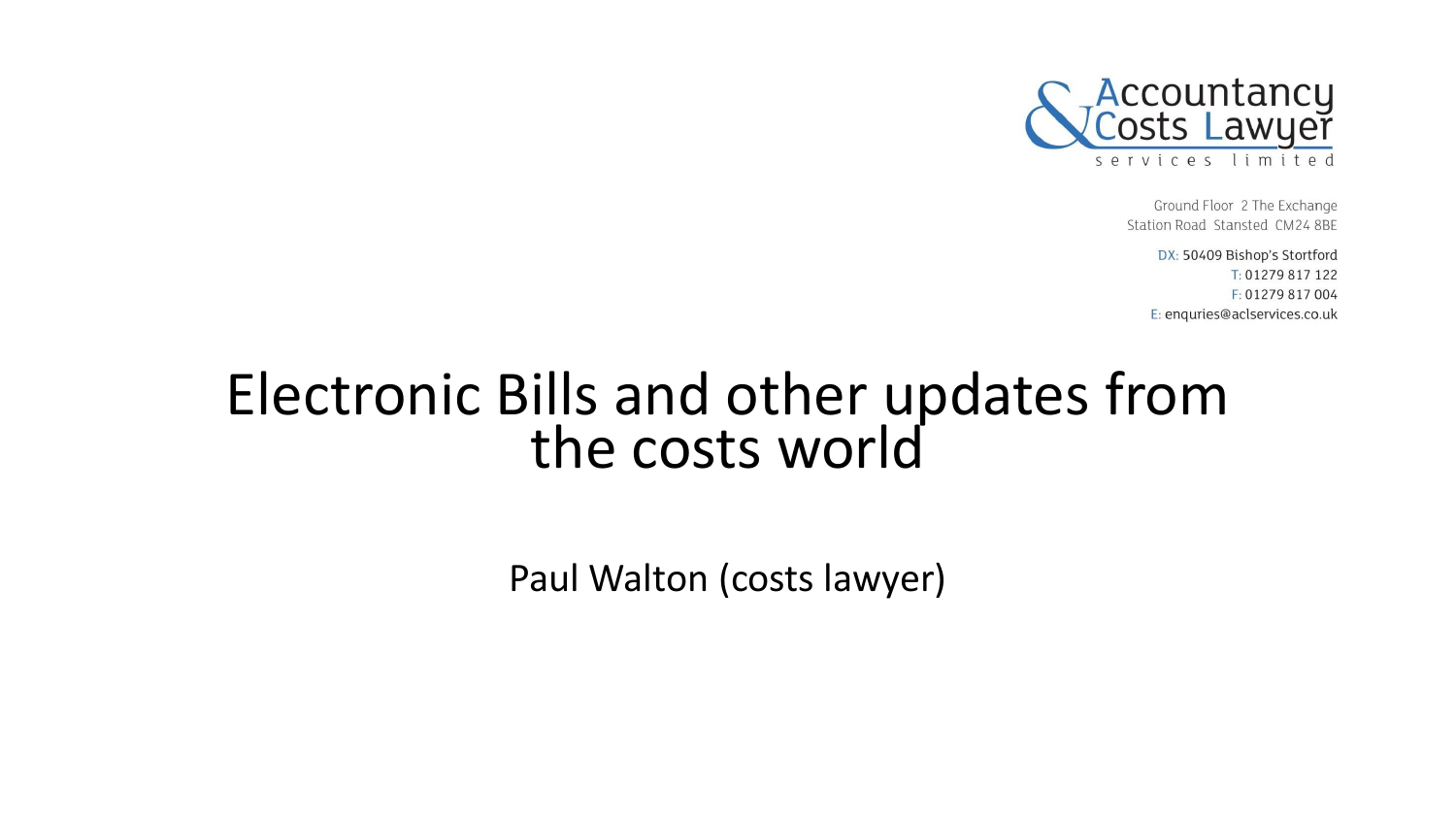

#### Electronic Bills

Lord Justice Jackson recommended:

"A new format bill of costs should be devised, which will be more informative and capable of yielding information at different levels of generality…

Software should be developed which will (a) be used for time recording and capturing relevant information and (b) automatically generate schedules for summary assessment or bills for detailed assessment as and when required.

The long term aim must be to harmonise the procedures and systems which will be used for costs budgeting, costs management, summary assessment and detailed assessment."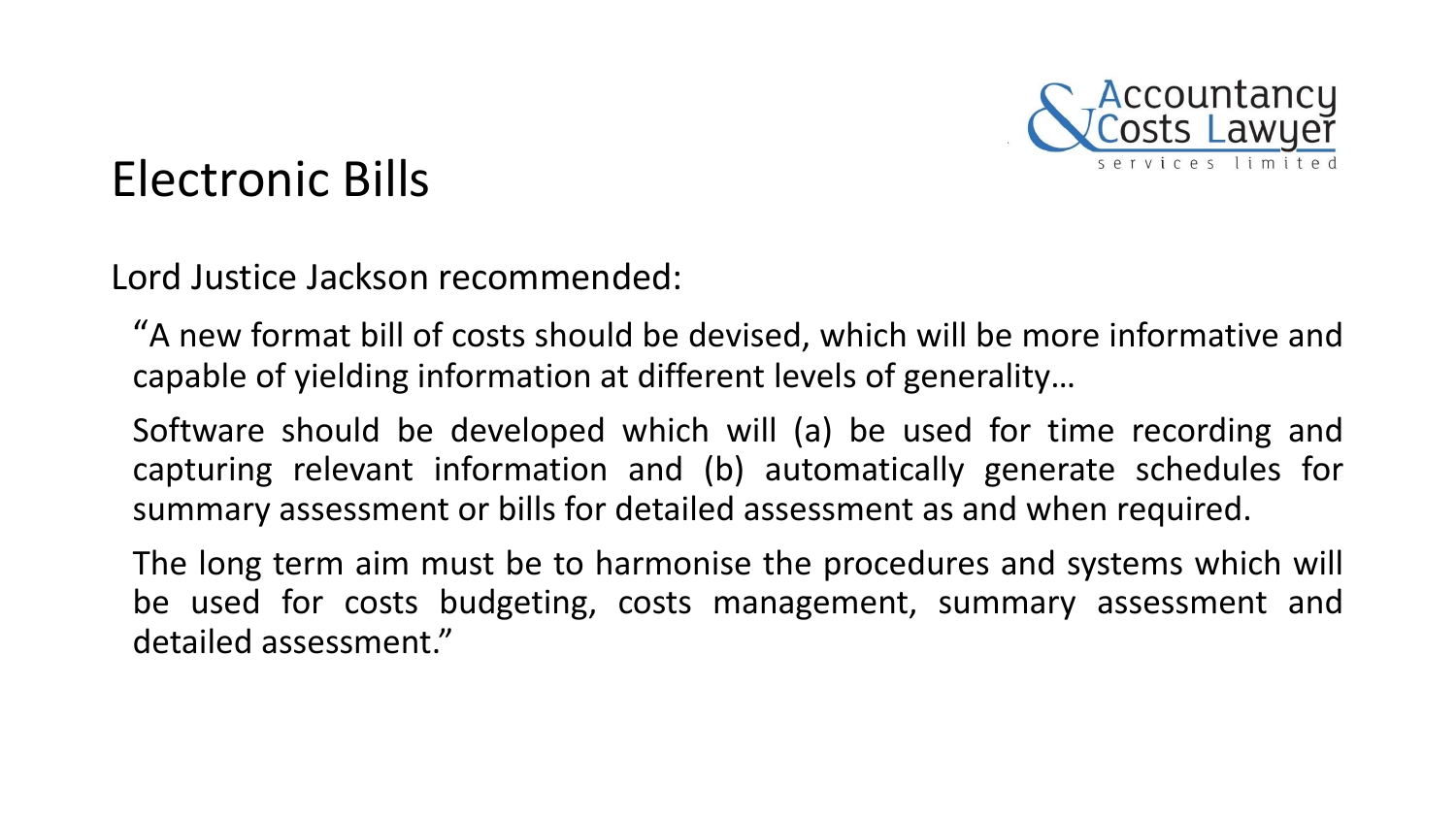

- In a document (Transforming Our Justice System) produced by the Lord Chancellor, the Lord Chief Justice and the Senior President of Tribunals in September 2016 it was stated "it is time for **innovation** in our system…... We need to embrace new methods and approaches, and avoid and contain disputes as well as solving them."
- Cue the government's £1bn investment in the justice system started in 2016. This consists of HMCTS's extensive use of technology such as online services and video hearings, the introduction of a common platform for the criminal justice system and a shrinking of the court estate. 6 year programme.
- Short term expense for long terms saving:
- HMCTS is expected to employ 5,000 fewer full-time equivalent staff (from the current 16,500), reduce the number of cases held in physical courtrooms by 2.4 million cases per year and reduce annual spending by £265m.
- Some of the court Estate is being sold.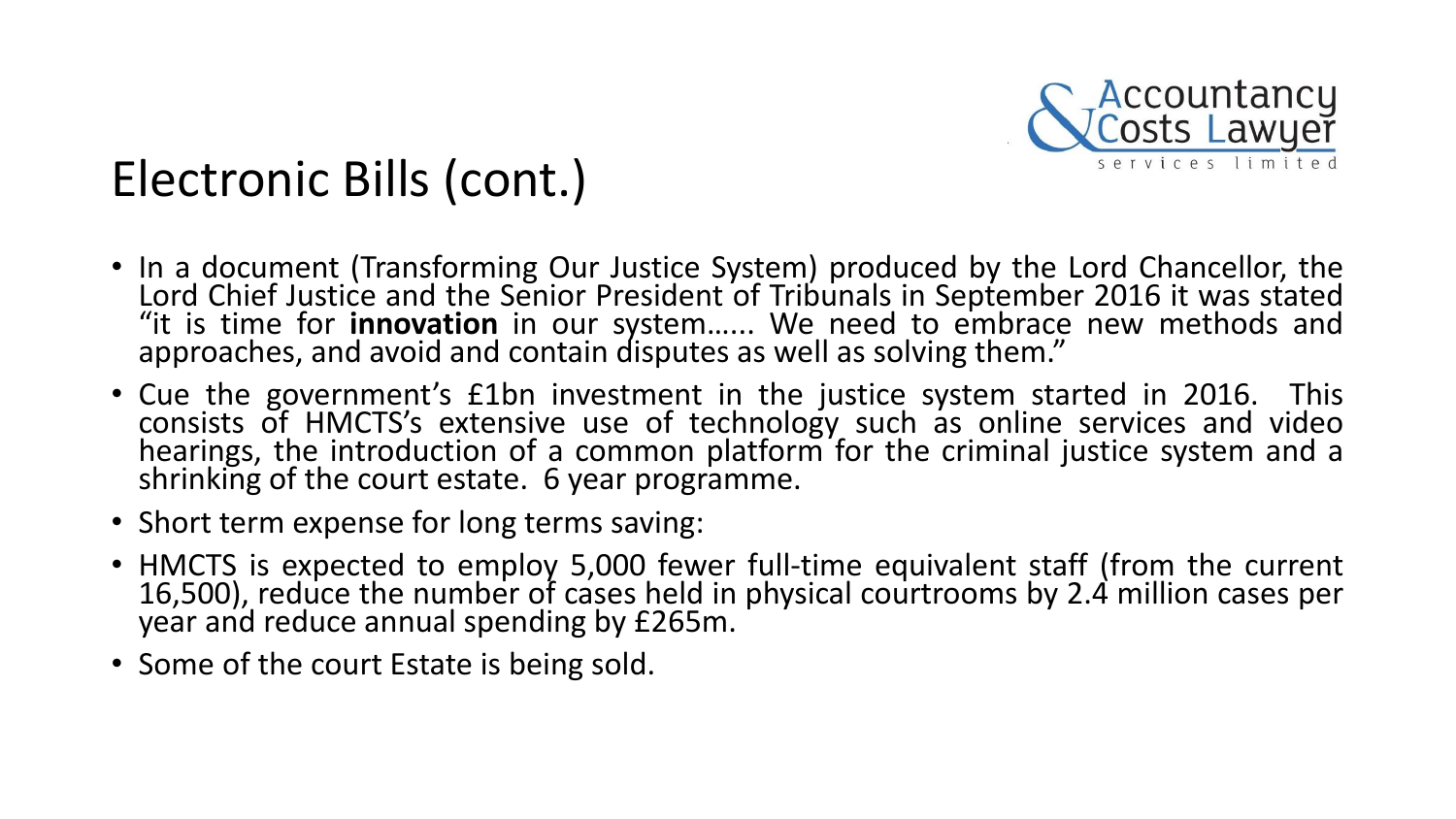

- Recently the National Audit Office (NAO) has found HM Courts and Tribunals Service (HMCTS) faces "a daunting challenge" to deliver the scale of technological and cultural change necessary to modernise the justice system and achieve the required savings - and is behind where it expected to be at this stage of its ambitious reform programme.
- The NAO said there was now "a significant risk" that HMCTS would not be able to achieve all it wants within the time available.
- One innovation that has been brought in (having been spoken about for many years) is the Electronic Bill of Costs.
- According to Lord Justice Jackson two days before his retirement the new e-bill is "bound to save time and costs" and soon "people will be amazed that we had put up with the old paper-based bill for so long"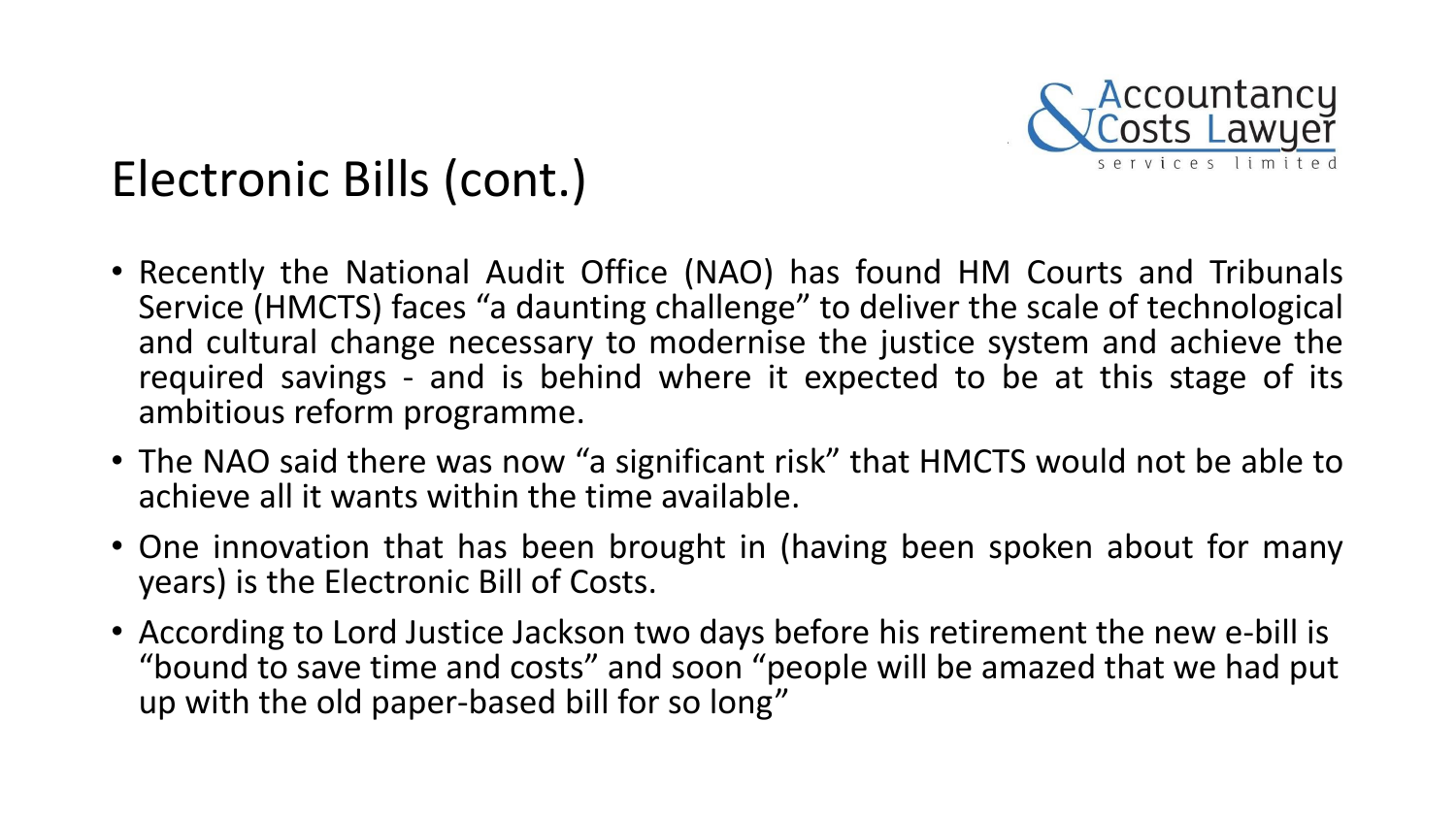

- The requirements of the new e-bill are set out within CPR PD 47.
- The e-bill must be used:
	- in Part 7 Multi-track claims, except:
		- cases in which the proceedings are subject to fixed costs or scale costs;
		- cases in which the receiving party is unrepresented;
		- where the court has otherwise ordered.
	- and where the claim for costs relates to costs recoverable between the parties for work undertaken after 6 April 2018.
- Claims for costs relating to costs recoverable between the parties for work undertaken on and before 6 April 2018 do not need to be in e-bill format.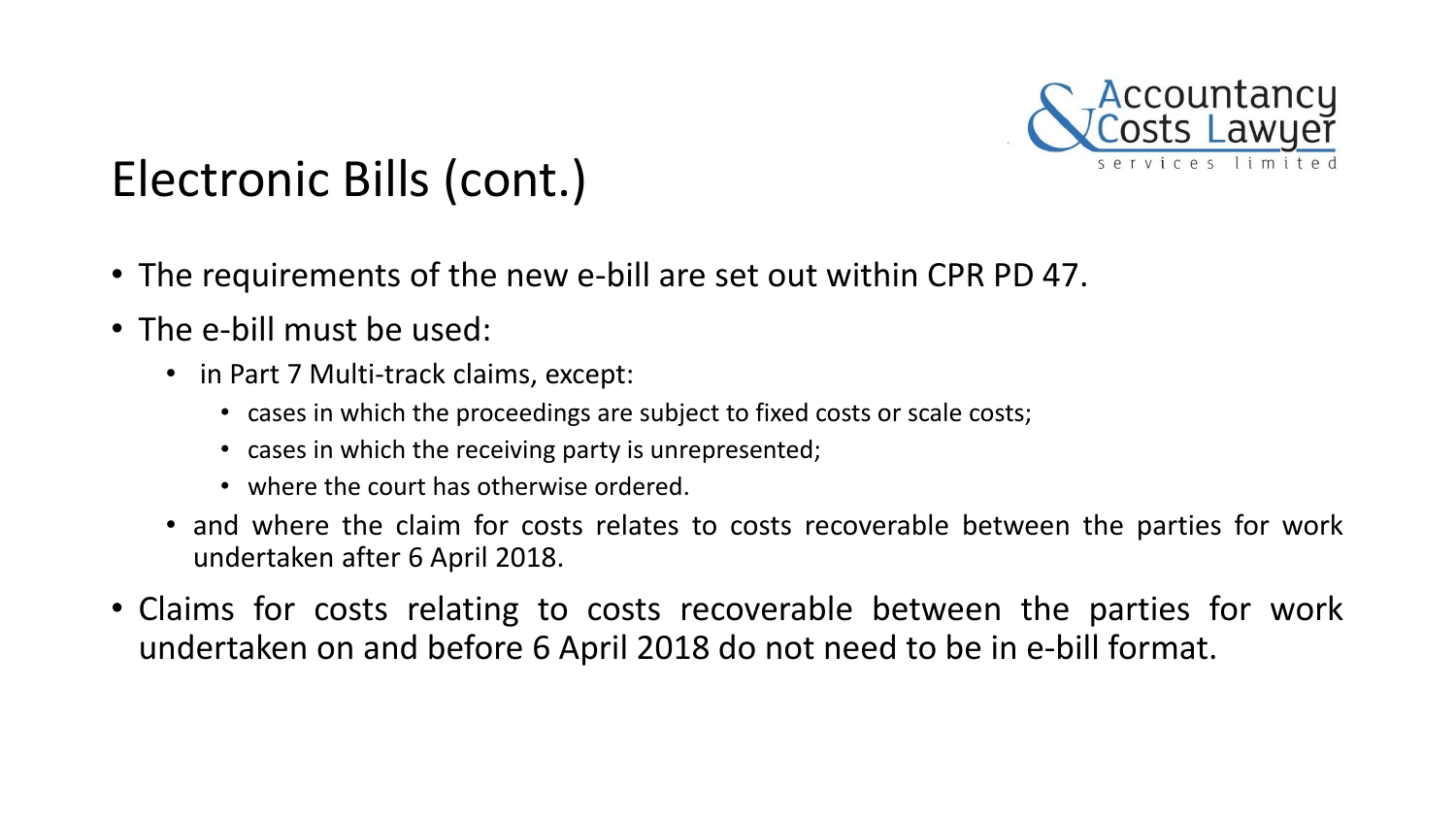

- Electronic bills may be in either the spreadsheet format which can be found online at [http://www.justice.gov.uk/courts/procedure-rules/civil o](http://www.justice.gov.uk/courts/procedure-rules/civil)r any other spreadsheet format which -
	- (a) reports and aggregates costs based on the phases, tasks, activities and expenses defined in Schedule 2 to this Practice Direction;
	- (b) reports summary totals in a form comparable to Precedent S;
	- (c) allows the user to identify, in chronological order, the detail of all the work undertaken in each phase;
	- (d) automatically recalculates intermediate and overall summary totals if input data is changed;
	- (e) contains all calculations and reference formulae in a transparent manner so as to make its full functionality available to the court and all other parties.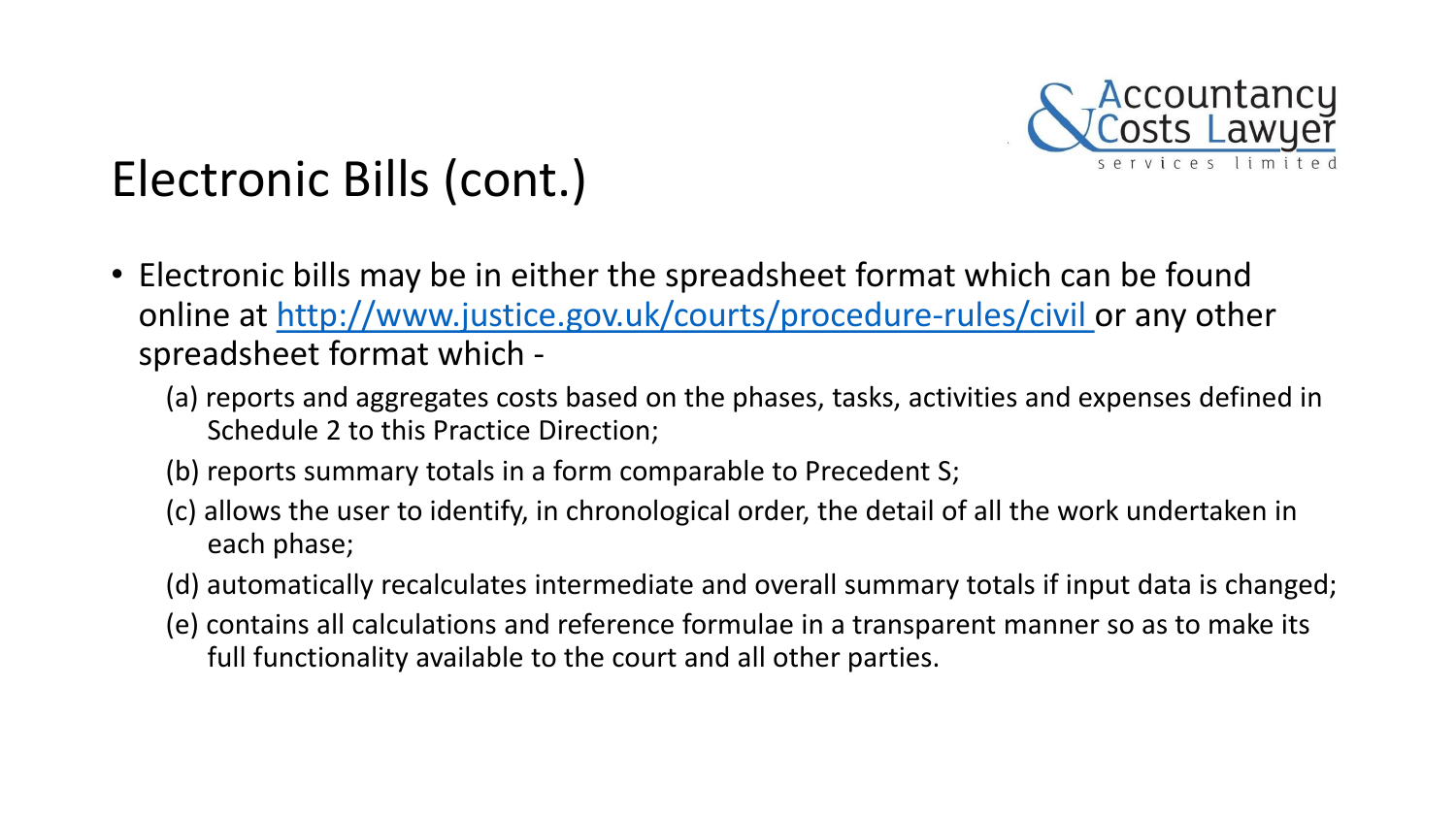

- Most user friendly version I have found: <http://www.associationofcostslawyers.co.uk/ACL-Bill>
- Can use any version though, including one you make up, that meets the criteria.
- There are systems out there that, supposedly, enable you to import your time recordings into a compliant e-bill.
- Please remember, any system is only as good as the information that is put into it.
- At present the costs of preparing Bills of Costs are recoverable. To what extent that will continue to be the case remains to be seen.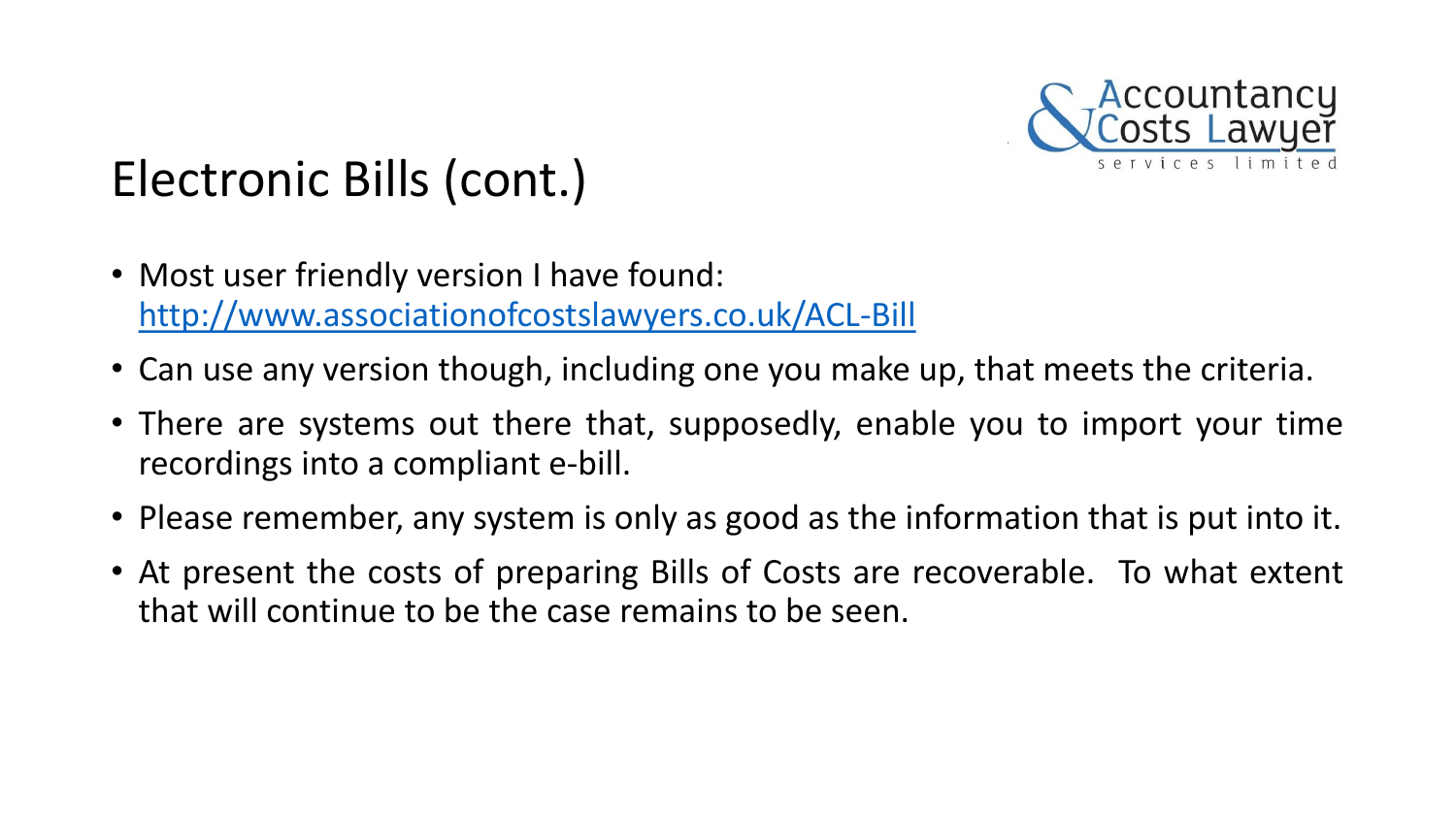

- Service provisions:
- 5.A4 provides: "Where a bill of costs otherwise falls within paragraph 5.1(A) but work was done both before and after [6 April 2018], a party may serve and file either a paper bill or an electronic bill in respect of work done before that date and must serve and file an electronic bill in respect of work done after that date."
- 5.1A says: "Whenever electronic bills are served or filed at the court, they must also be served or filed in hard copy, in a manageable paper format as shown in the PDF version of Precedent S. A copy of the full electronic spreadsheet version must at the same time be provided to the paying party and filed at the court by email or other electronic means."(Emphasis added)
- This has led to questions on whether it was necessary to file an electronic bill at court at the point that the bill is served on the paying party.
- Note: you are required to serve and serve a paper copy of the e-bill.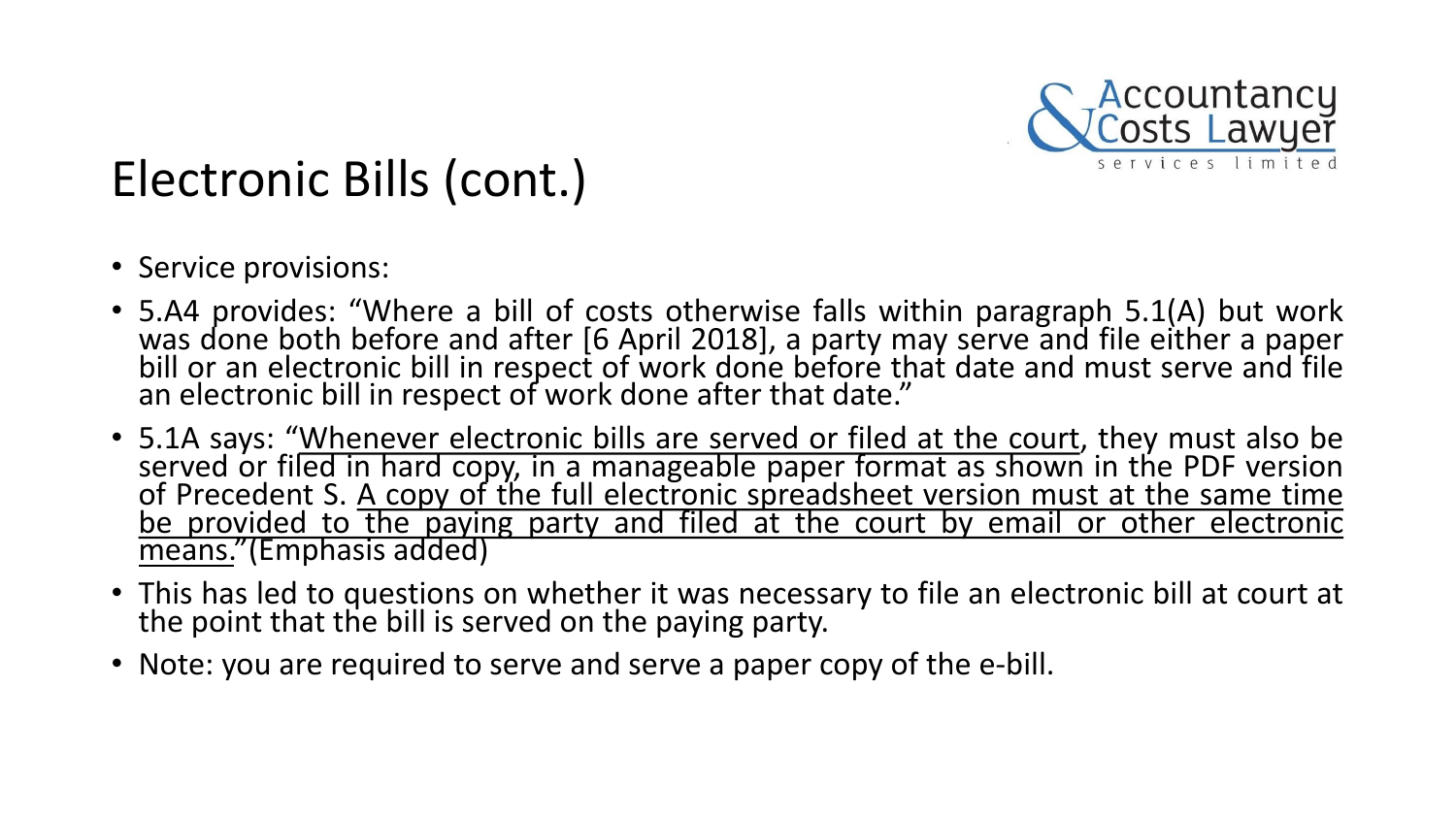

- Are the courts ready?
- The SCCO has a designated email address for e-billing [sccoebills@hmcts.gsi.gov.uk](mailto:sccoebills@hmcts.gsi.gov.uk)
- The SCCO do now have screens to enable the detailed assessment to be carried out as was intended. As we understand it, not all County Courts do though.
- The judiciary have had training.
- There is still a long way to go though before paperless assessments are possible.

The e-bill goes hand in hand with costs budgeting…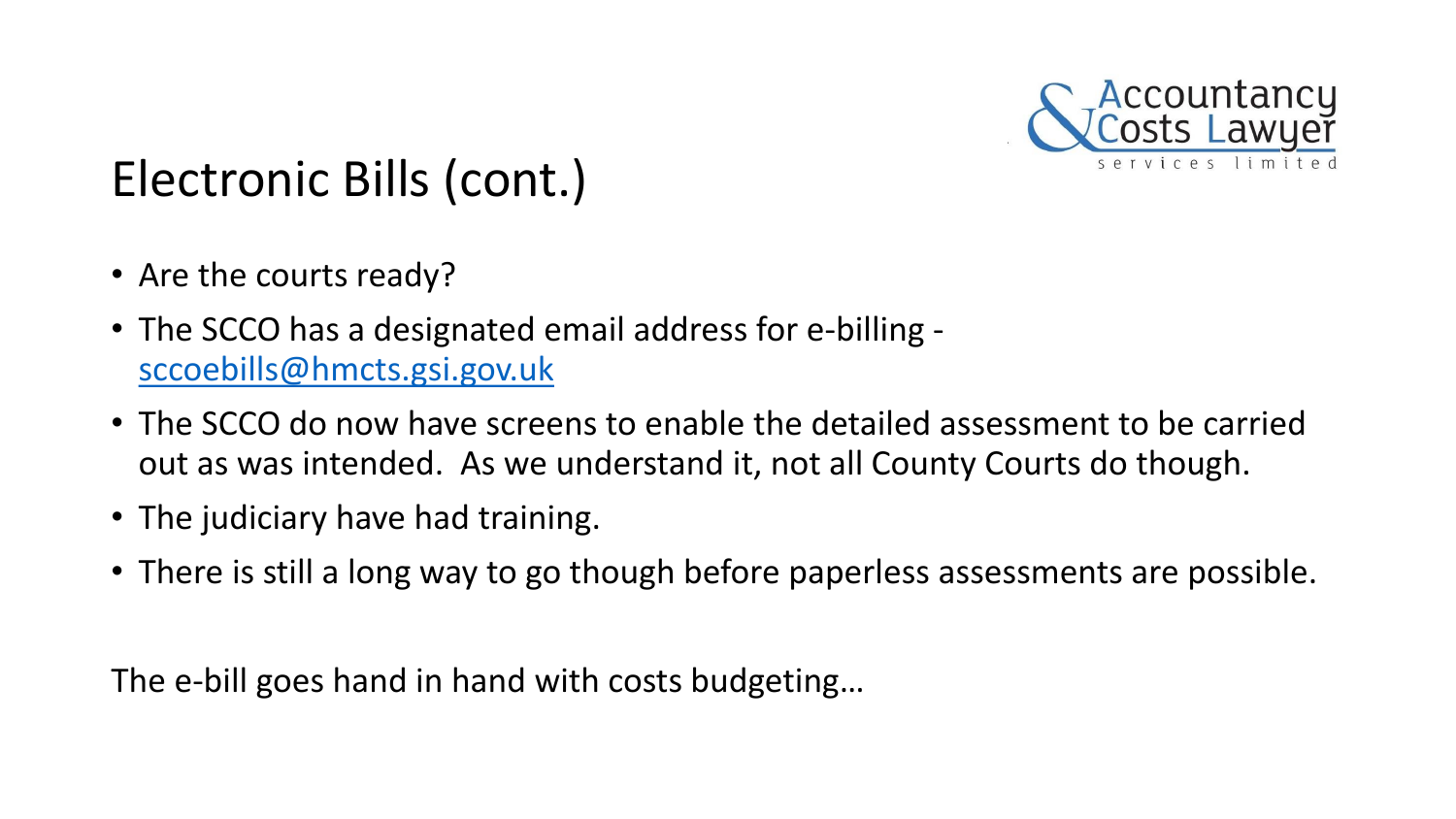

## Costs budgeting

- Are you recording your time against the phases of a costs budget?
	- If you aren't, how do you know where you are against a costs budget?
- To what degree do you have to record your time against the phases of a costs budget?
- What is likely to occur if your costs budget is found to be wrong in respect of incurred costs, as they just fall to be assessed anyway?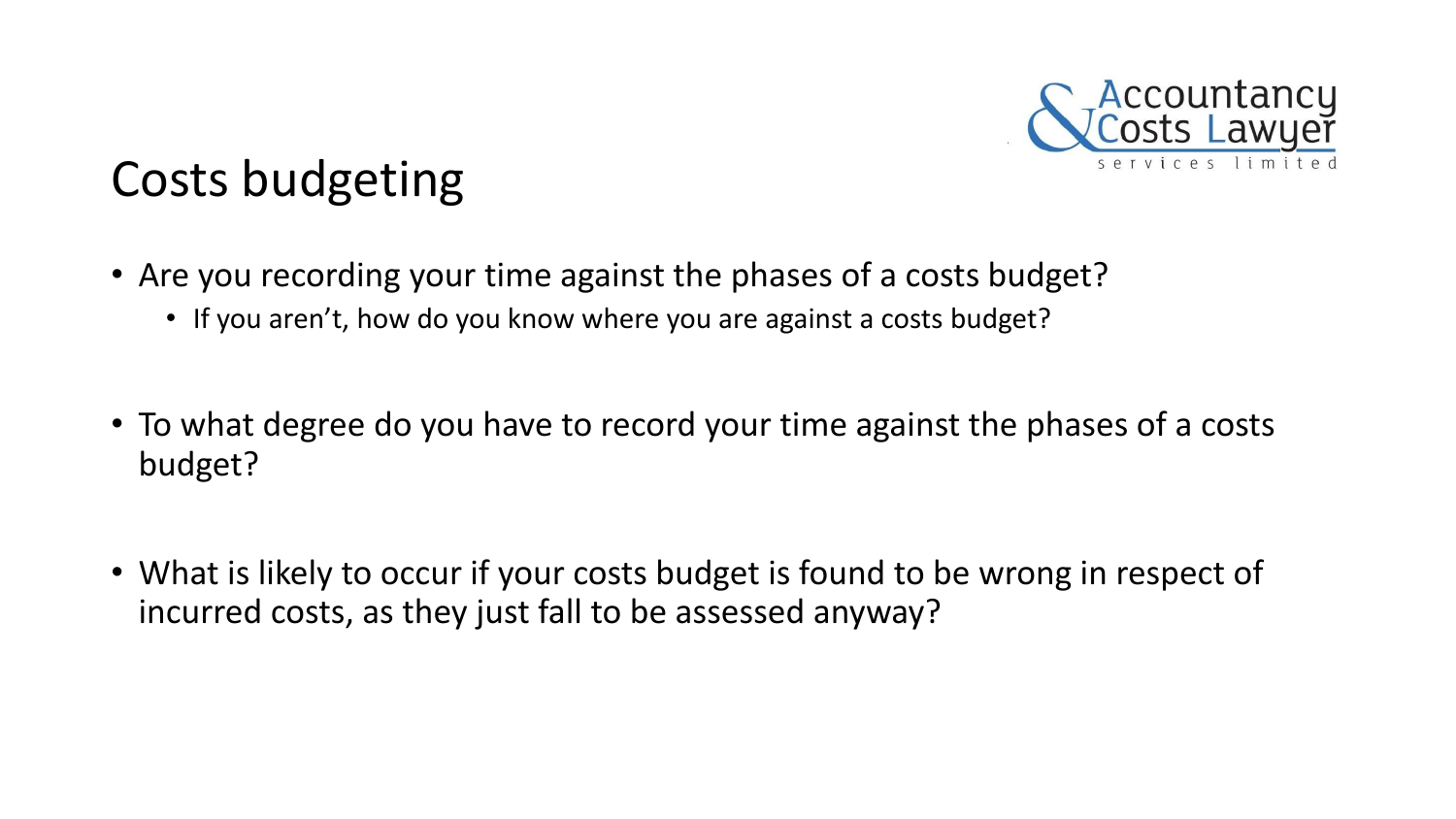

• *Merrix*\* is a first instance appeal decision by Mrs Justice Carr

"the central message is that set out in CPR 3.18, namely that the approved or agreed budget will bind the parties at the detailed assessment stage (on a standard basis) whether the costs claimed are for less than, equal to or more than the sums approved or agreed by that budget, unless there is good reason otherwise."

• In other words, save good reason your budget is what you are going to be paid for estimated costs (incurred costs are still to be assessed).

\* Merrix v Heart of England NHS Foundation Trust [2017] EWHC 346 (QB)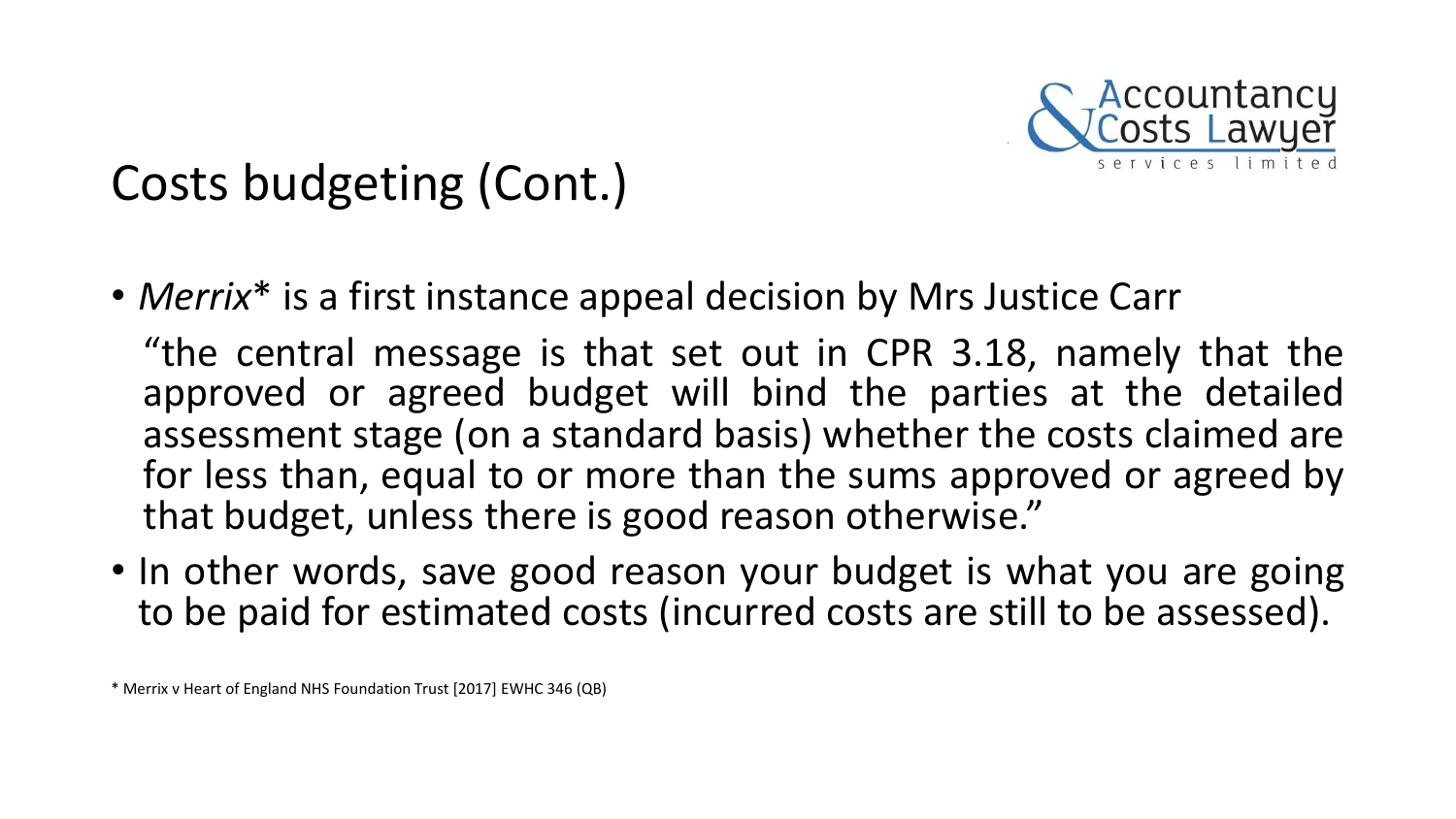

- What is a good reason to depart?
	- Indemnity principle.
	- A phase hasn't been "completed"?
	- The case did not follow the assumed course, e.g. more or less witnesses were relied upon?
	- The trial lasted longer/less than than was assumed?
- It is important to file and serve your assumptions, even if just the Precedent H is required.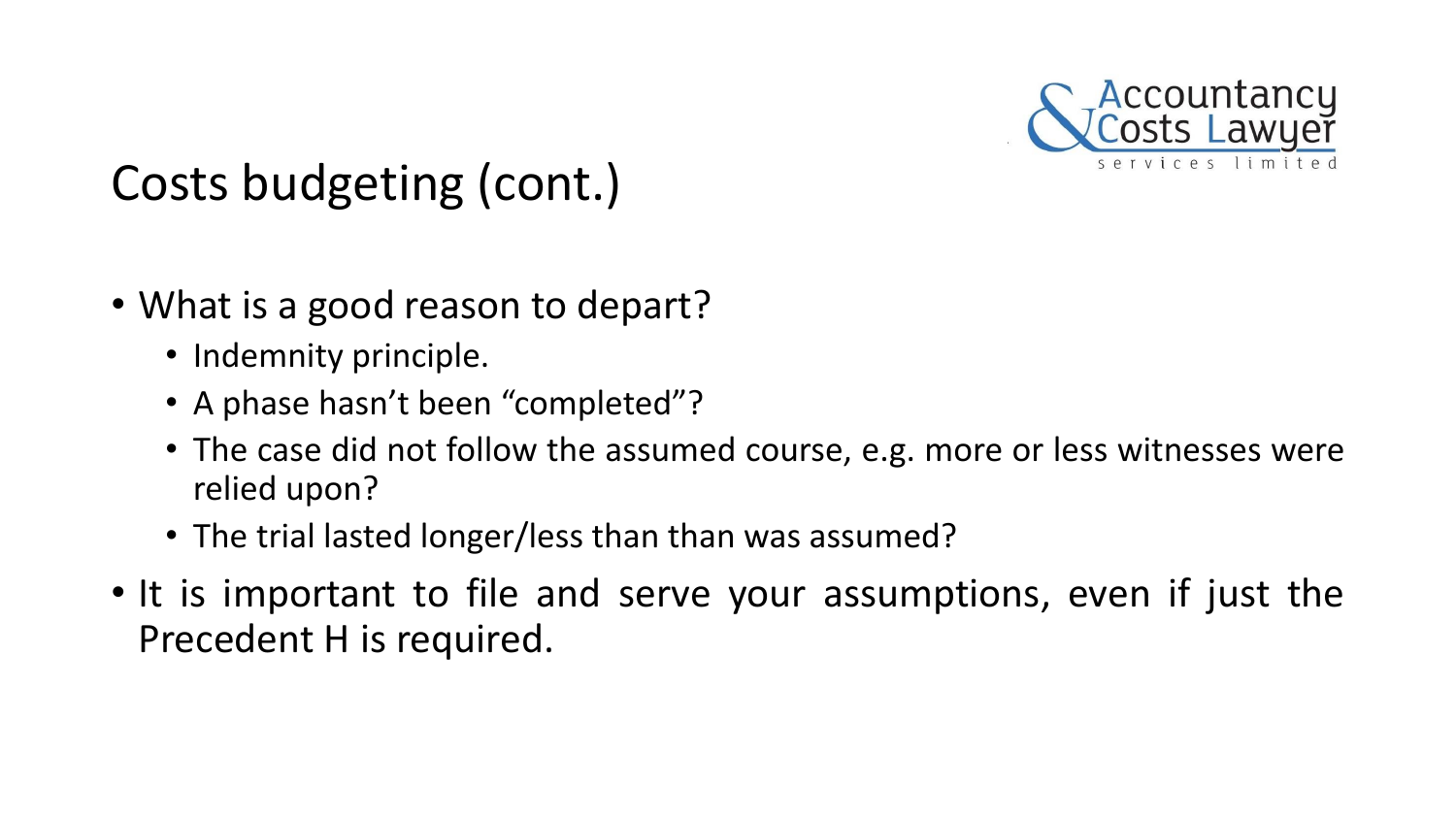

- What about a reduction in hourly rates?
	- The appeal in *RNB v London Borough of Newham\**, from the decision of Deputy Master Campbell that reducing the hourly rates for the incurred costs meant there was a good reason to reduce the budgeted costs, settled
	- *Nash v MoD*\*\* Master Nagalingam found that a reduction in hourly rates in relation to incurred costs did not lead to any reduction of the sums allowed on the costs budget. The hourly rates were only one of many factors.
	- *Jallow v Ministry of Defence*\*\* Master Rowley followed the same approach as Master Nagalingam.

\* [2017] EWHC B15 (Costs)

\*\* [2018] EWHC B4 (Costs)

\*\*\* [2018] EWHC B7 (Costs)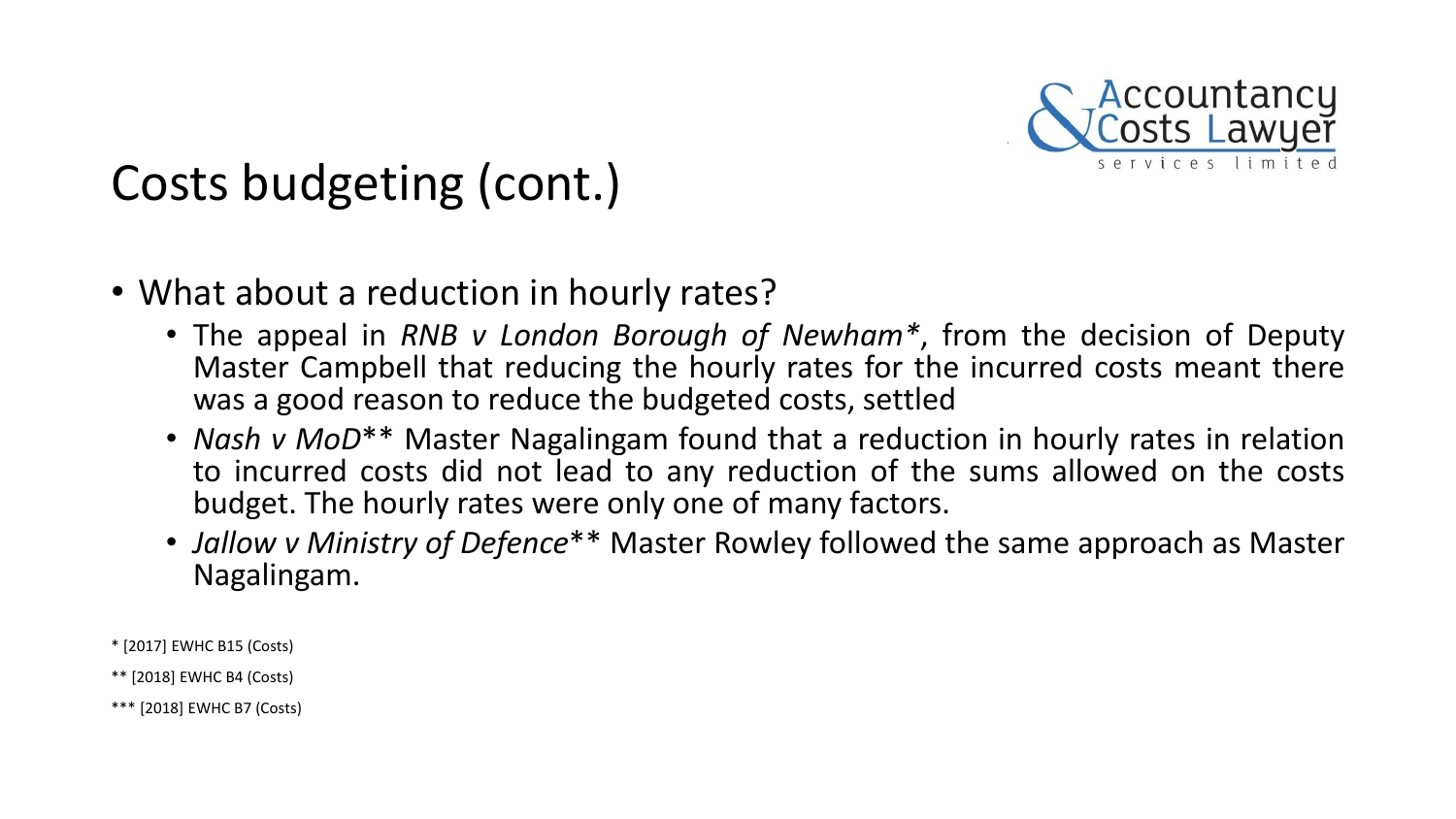

- Inevitable question if you exceed your budget why wasn't an application to vary the budget made when a significant development occurred?
- Similar question can be put to paying parties if you knew of a significant development why didn't you request a varied budget.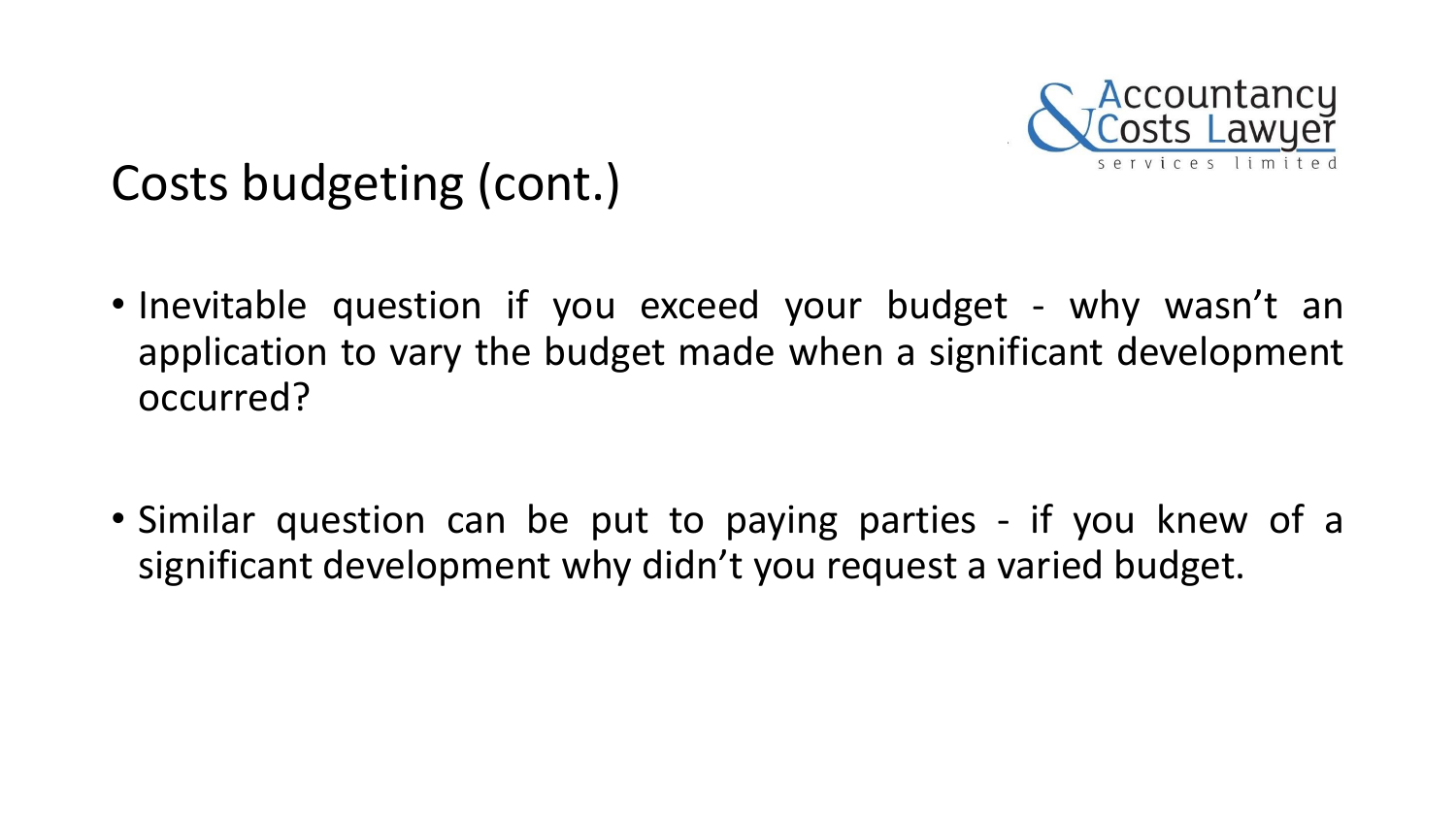

• *Sharp v Blank & Others*\* is a very useful authority in relation to applications to vary a costs budget.

"Costs which have been incurred since the date of the last agreed or approved budget … that relate to significant developments are, for the purposes of revision, placed in the estimated columns of the revised Precedent H in one or more phase. In some cases, it may not be obvious where they go (for example a late application for security for costs) but I can see no reason why Precedent H may not be adapted as necessary to accommodate work that does not easily fit in."

• So, your incurred costs will always be your incurred costs.

\* [2017] EWHC 3390 (Ch)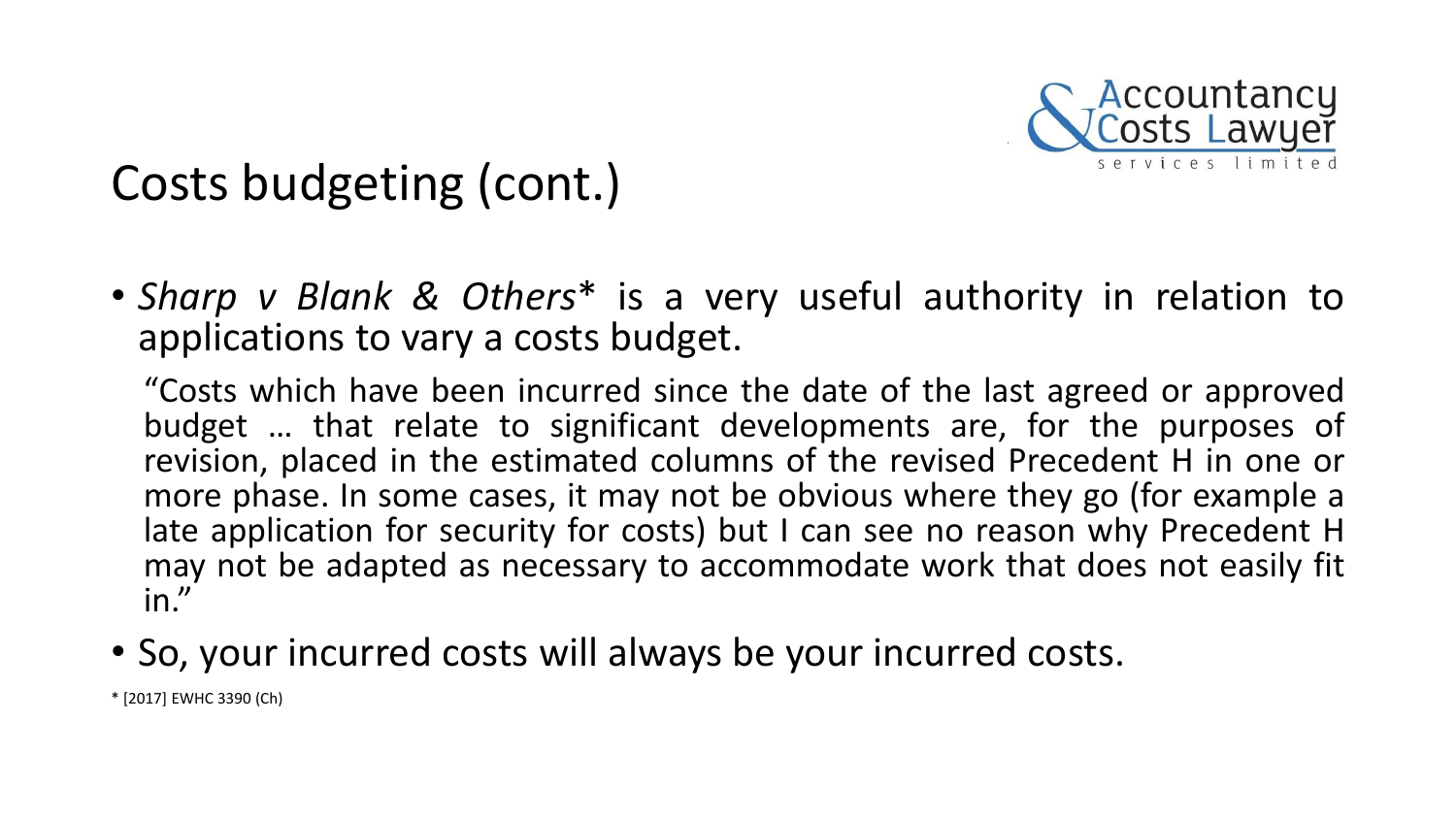

- Are you pooling your information? Defendant's are…
- Know your judiciary.
- There are, of course, ways you can use a costs budget to your advantage.
- Early agreement of at least some of the costs claimed? Maybe…
- Can you, at least, get some of the money quicker?
- Where a costs management order has been made, the courts have been prepared to order payments on account of 80% or even 90% where the costs have been set according to a budget: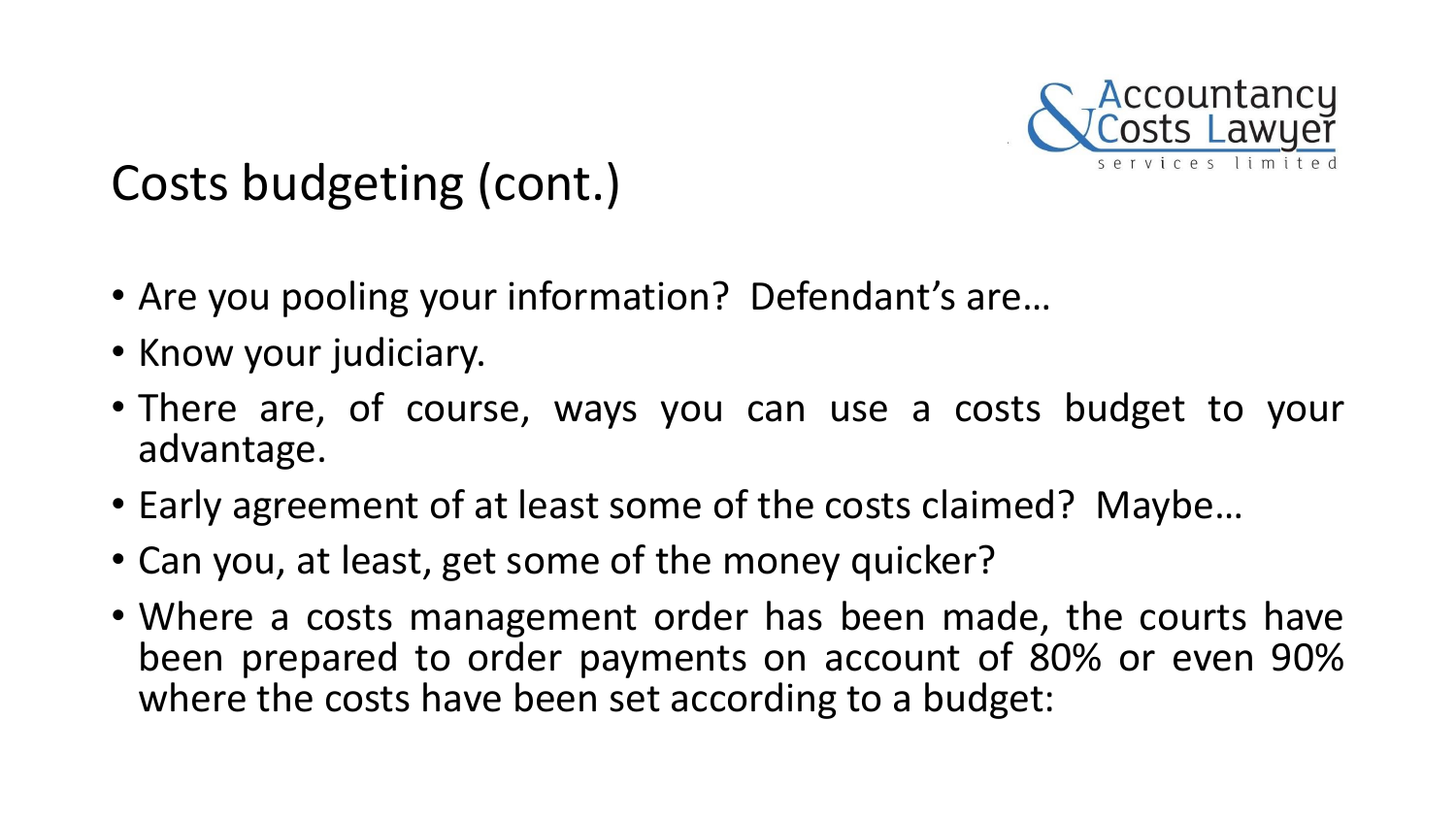

- Pink v Victoria Secrets [2014] EWHC 3258 (Ch)
	- Payment on account allowed at £645,000, or 90% of the costs budget (£1,000 more than the Claimant had asked for).
- Excelerate Technology v Cumberbatch [2015] EWHC 204 (QB)
	- Costs awarded on the indemnity basis and therefore the costs budget wasn't strictly relevant to the assessment of costs.
	- A payment on account of 90% of the budget was allowed.
- Capital for Enterprise Fund v Bibby
	- A payment on account of 80% of the budget was allowed.
- Kellie v Wheatley & Lloyd [2014] EWHC 2886 (TCC)
	- Claimant sought a payment on account of more than the costs budget on the basis the trial had been longer than estimated.
	- A payment on account of £90,000 against a costs budget of £91,700 was allowed.
- *MacInnes v Gross* [2017] EWHC 127 (QB)
	- Payment on account allowed by Mr Justice Coulson (as he was then at £570,000, being 90% of the costs budget saying this is "the maximum deduction that is appropriate in a case where there is an approved costs budget".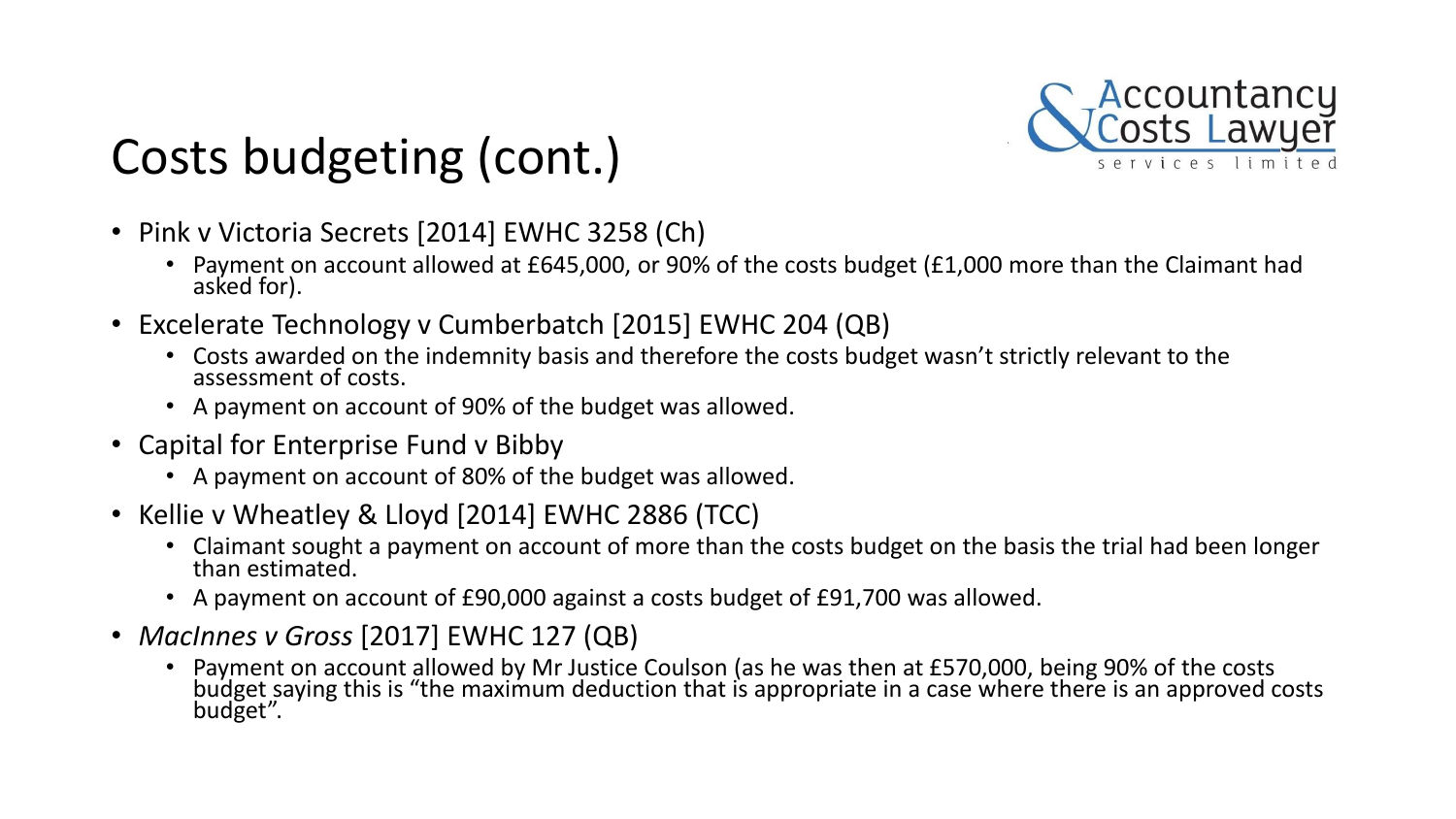

- In *Cleveland Bridge UK Ltd v Sarens (UK) Ltd* Miss Joanna Smith QC, sitting as a deputy High Court judge, followed the decision of Mr Justice Coulson (as he then was) in *MacInnes v Gross, but* said the Court of Appeal's ruling in *Harrison v University Hospitals Coventry and Another\** meant that Coulson J could not have intended his comments (regarding a maximum deduction) to include incurred costs.
- "As to these, it seems to me that (consistent with the approach taken in cases where there is no approved costs budget), the court must determine in every case, a reasonable sum by reference to an estimate which will be dependent upon the circumstances, including the fact that there has as yet been no detailed assessment and thus there remains an element of uncertainty, the extent of which may differ widely from case to case, as to what will be allowed on detailed assessment..."
- We then return back to the days of educated guesswork identified by Jacob J in *Mars UK Limited v TeKnowledge Limited* [1999] 2 Costs LR 44 .

\* [2017] EWCA Civ 792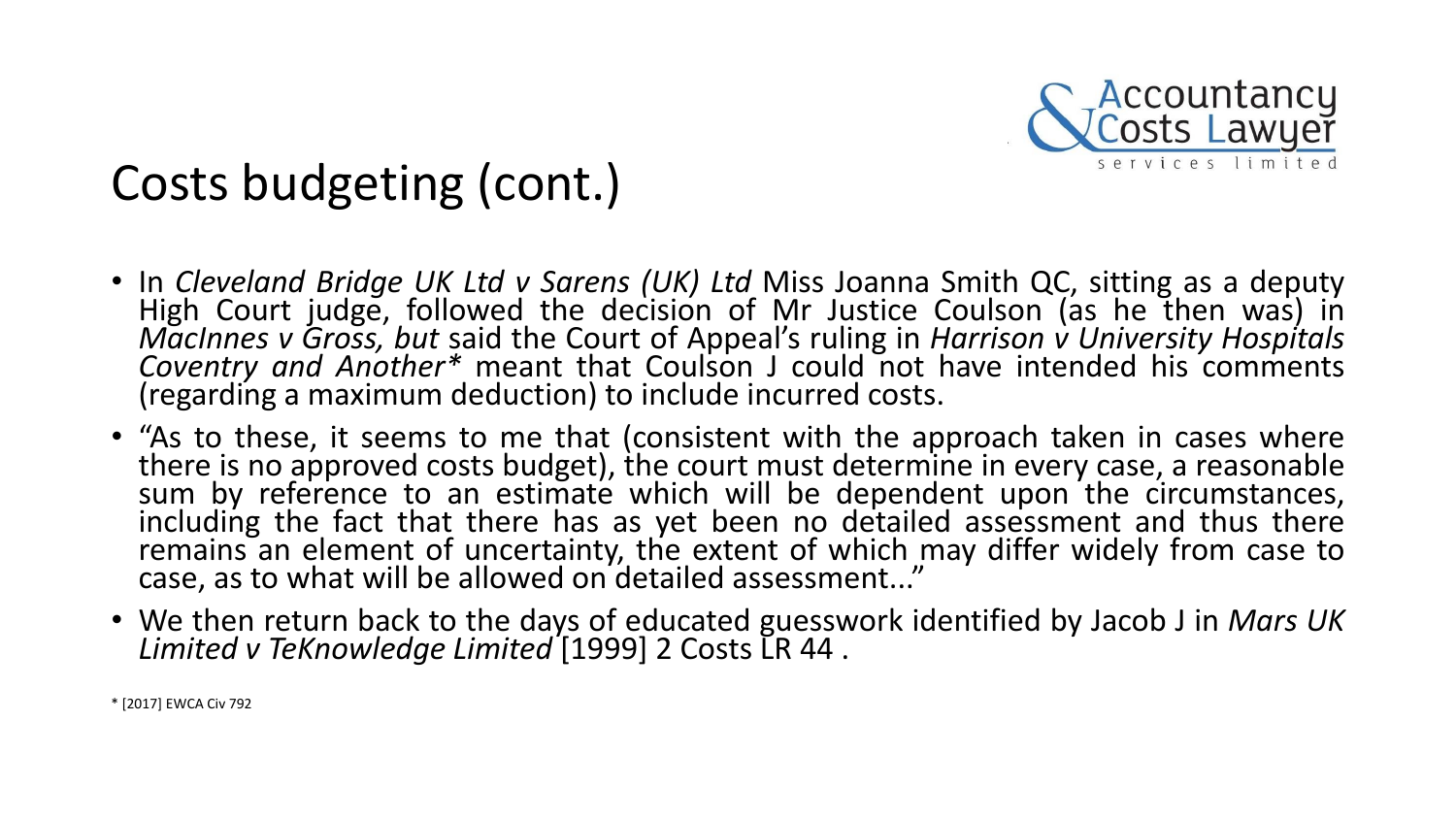

- No reason we can see that a payment on account of costs of an interim payment shouldn't follow the same lines as payments on account that are being allowed at the end of the trial.
- So, be bold when asking for payments on account.